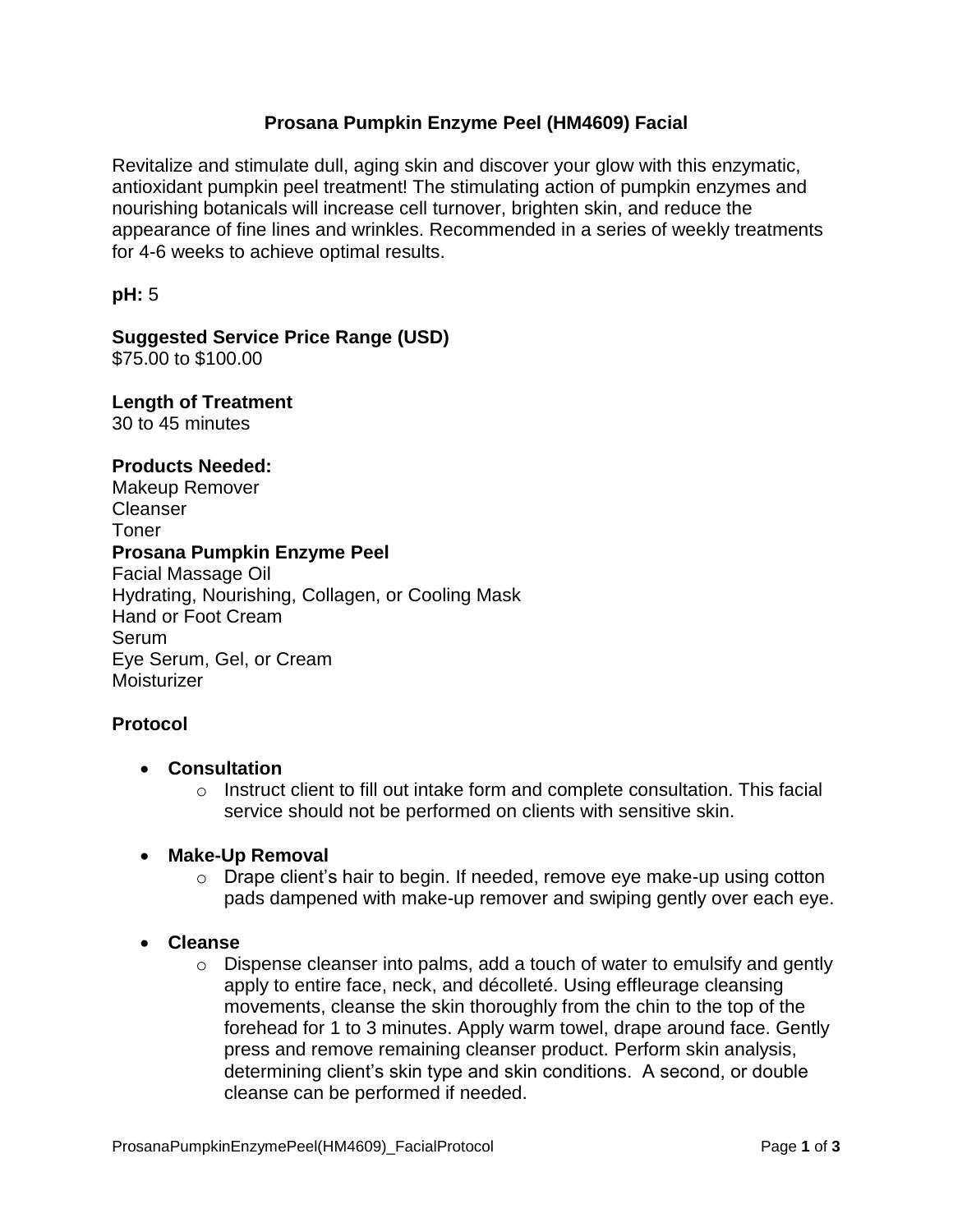- **Tone**
	- o Apply your choice of toner on two cotton pads or esthetic wipes. Tone the skin evenly by wiping the entire face in flowing movements.

# **Pumpkin Enzyme Peel**

 $\circ$  Place two warm dampened cotton pads over the client's eve contours. Dispense and apply a thin layer of the Pumpkin Peel starting at the base of the chin to the cheeks, nose, around the eyes, and forehead in long flowing movements. Leave the peel on for 5 to 10 minutes depending on the client's skin sensitivity. Check in with client on their comfort as they may experience slight tingling or burning sensation. Note: Remove the peel immediately if the client is experiencing discomfort or pain. Apply towel dampened with cool or tepid water and drape around the client's face. Gently press, wipe, and remove the peel from the client's face.

## **Optional Service Enhancement**

o While the Pumpkin Peel is on, you can treat the client to a foot massage and/or scalp massage.

## **Optional Skin Analysis and Extractions**

o Start the skin analysis and perform extractions if necessary.

## **Optional Facial Massage**

- o Perform a facial massage.
	- Optional: use clear quartz face roller or wand to help calm and cool skin.

### **Optional Mask**

- o Apply a hydrating, nourishing, collagen or cooling mask of your choice.
- o Leave mask on for 10 to 15 minutes.
	- Optional: Perform arm and/or hand massage.
- o Remove remaining mask. Apply cool towel and drape around the client's face. Gently press, wipe, and remove the peel from the client's face.

## **Serum Treatment**

o Dispense 1 to 2 drops of serum into hands and gently press and massage into the face, neck, and décolleté until completely absorbed.

### **Eye Treatment**

 $\circ$  With light pressure apply eye treatment product from outer to inner eye, circling up the brow bone and avoiding the eyelid. Finish at the outer corner of the eye.

### **Lip Treatment**

o With an applicator, dispense a small amount of lip treatment product and apply to lips.